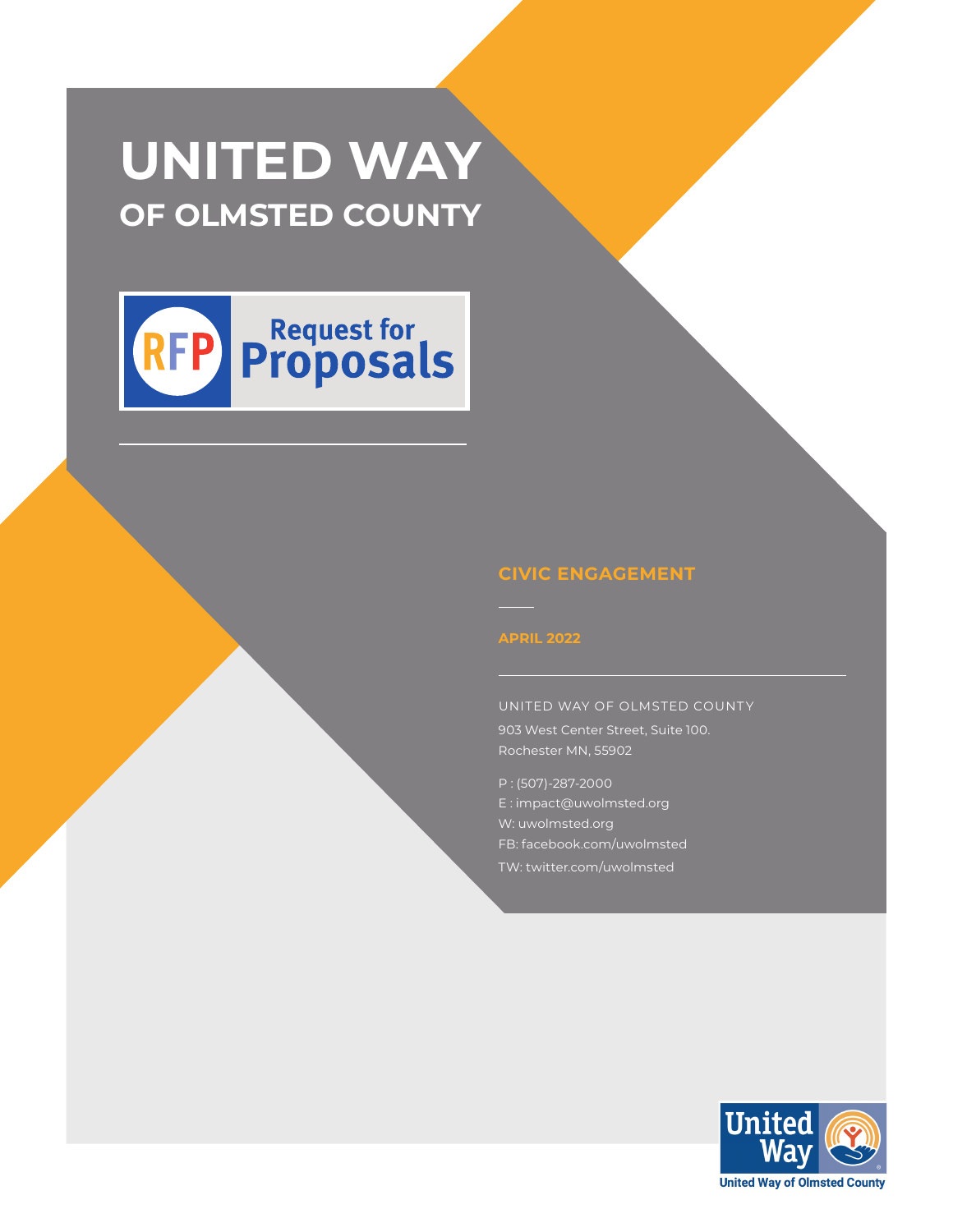### **UNITED WAY OF OLMSTED COUNTY 2022 REQUEST FOR PROPOSALS**

United Way of Olmsted County is a community change organization that fights for the education, health, and financial stability of every person in our community. Olmsted County is a community with tremendous natural beauty, caring neighbors, and a strong economy. But too often, there are people in Olmsted County who are left behind and don't share in the vitality. An unacceptable income gap. Geographic and socio-economic segregation. Personal and collective isolation. Gross inequities along racial and ethnic lines. United Way fights to erase divisions, bridge divides, and right inequities. We work to connect people with resources that change lives and transform our community.

We do this in a variety of ways: We operate programs and shared resources that support the community, such as our 211 information and referral service and our Get Connected volunteer portal. We work collaboratively with partners from many organizations and walks of life to create systems change and implement solutions that elevate our community more than any single program or organization could. We provide financial, technical, and volunteer support for programs that make a difference.

*At United Way, we LIVE UNITED with the change-makers, risk-takers, and problem-solvers to create a community where all people can thrive.* 

**\_\_\_\_\_\_\_\_\_\_\_\_\_\_\_\_\_\_\_\_\_\_\_\_\_\_\_\_\_\_\_\_\_\_\_\_\_\_\_\_\_\_\_\_\_\_\_\_\_\_\_\_\_\_\_\_\_\_\_\_\_\_\_\_\_\_\_\_\_\_\_\_\_\_\_\_\_\_\_\_\_\_\_\_\_\_\_\_**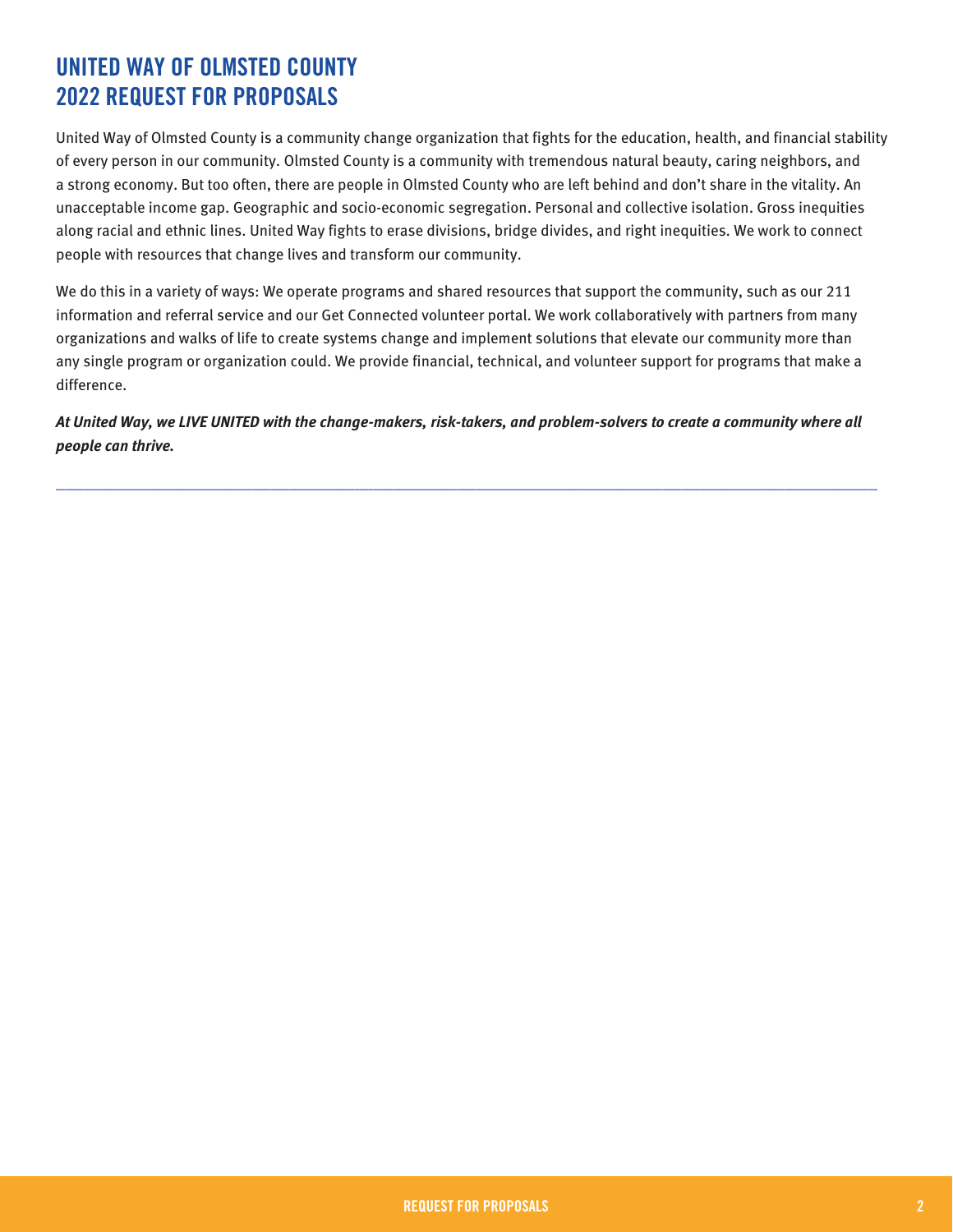## **TABLE OF CONTENTS**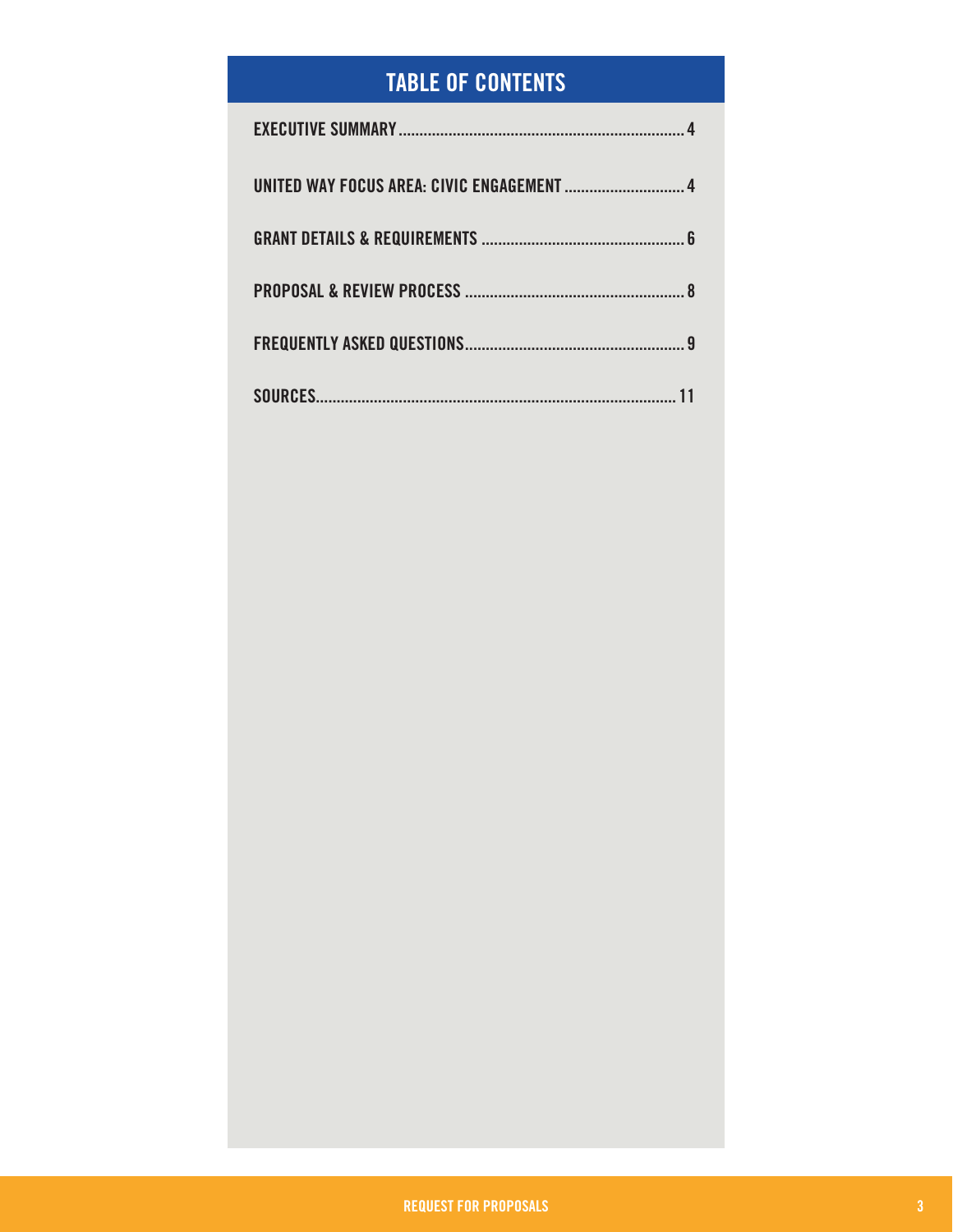### **EXECUTIVE SUMMARY**

While Minnesota and Olmsted County consistently report high voter turnout, some parts of our community still face barriers to full participation in civic engagement beyond just casting a vote. Leading up to the 2020 elections, UWOC convened a group of area leaders from key community constituencies—immigrants and refugees, people with disabilities, people of color, and people living below 185% of the poverty line—with the goal of understanding what is needed for their communities to participate fully in elections. Together, we listened and learned about issues that keep people from feeling confident stepping into the voting booth and developed solutions to expand local voter engagement.

United Way of Olmsted County knows communities hold the solutions to the problems they face. As such, culturally specific organizations play a critical role in building power for their communities to participate in civic life. These organizations are ideally situated to understand the cultural norms, beliefs, and traditions of the people they serve; effectively engage community members; interpret and remove barriers that impede access to services; and bridge norms between communities and institutions.

United Way of Olmsted County's Civic Engagement RFP is designed to build the capacity of Olmsted County's cultural communities to advocate for self-determined solutions to the challenges they face by supporting civic engagement, providing education on roles and responsibilities of elected officials, and facilitating stronger connections between communities and local government.

We are issuing this Request for Proposals to establish partnerships and offer financial support for civic engagement activities. We will prioritize proposals from agencies serving and led by Black, Indigenous, people of color, and immigrant/refugee communities. Proposals from other communities disproportionately impacted by barriers to civic engagement are also eligible to apply.

\*For eligibility requirements and partner expectations, refer to page 5.

### **UNITED WAY FOCUS AREA: THRIVING COMMUNITIES THROUGH CIVIC ENGAGEMENT**

#### *Why Civic Engagement?*

UWOC envisions a community where everyone has what they need to thrive. Currently, Olmsted County performs well in a variety of quality-of-life indicators, but some communities don't share in the prosperity. Research demonstrates that individuals who engage in civic processes feel more connected to their communities, which in turn has positive effects on their mental and physical health, as well as their economic situation. Access to community building or civic engagement activities allows people to build social capital and trust in their neighbors and community leaders. Strengthening social cohesion in turn leads to less neighborhood violence, greater economic opportunities, and influence to enact positive community change.

When most people think about civic participation and engagement, they think of voting. However, there are many forms of civic engagement. It may look like serving in a local leadership capacity in your neighborhood association, meeting with your city council member, or hosting a town hall. People who participate in civic life through voting, contacting elected officials, or writing letters to the editor have considerable influence on our community.

#### *Barriers to Civic Engagement*

The ease by which people can participate in such civic engagement activities varies based on a number of factors. For example, community members who are settling in Olmsted County from another country may face a learning curve on the journey to understand how our local political and governmental systems operate. They may also face barriers to learning those practices depending on their proficiency in the English language. For example, attending county, city, or school board meetings is a way to understand how those institutions operate and what they have jurisdiction over. Beyond attending public meetings, community members can apply or be appointed to local boards and commissions under the umbrella of local institutions (City, County, School District). Cultural, language, and transportation barriers can keep people from being able to attend or participate in such meetings. Until recently, many of those meetings were not accessible unless attended in person and may be held at times and locations that may be inaccessible or inconvenient for some people.

Olmsted County community members of color and foreign-born community members report feeling disconnected from their communities at higher rates than their white, US born counterparts. . One way to ensure people have what they need is for community members to advocate for their community's needs and find solutions to build more equitable systems. In our 2020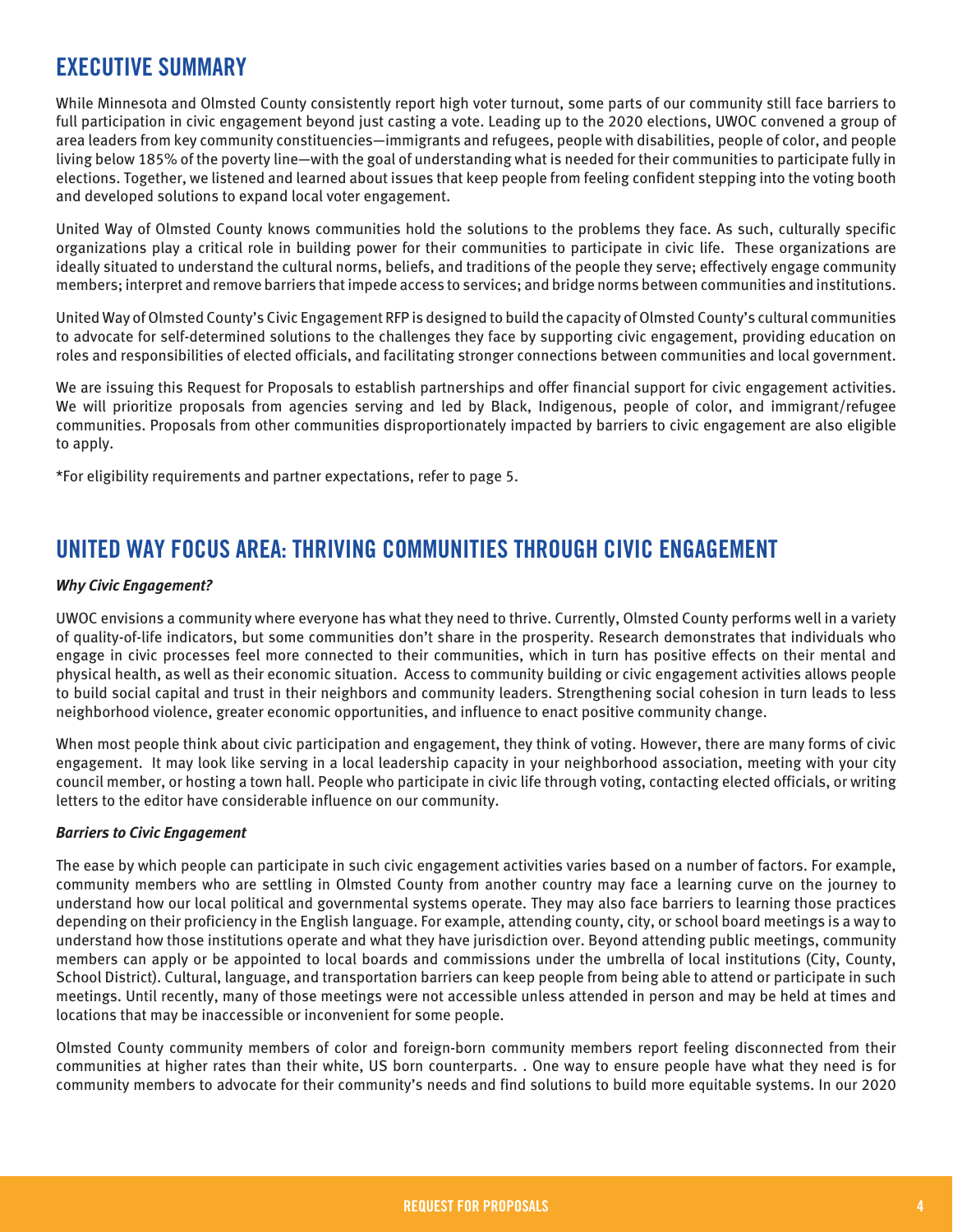convenings to discuss barriers to civic participation, one theme stood out consistently: community members have a desire to learn more about local government and how best to interact with it. We heard that many residents don't fully understand the roles and responsibilities of local elected positions or how to directly connect with elected leaders to advocate for change.

#### *Grant Opportunity*

Connecting resources and skill-building opportunities to communities whose voices often aren't considered builds on individuals' innate capacity to advocate for themselves and their communities. For example, hosting a panel or forum for current elected officials to share information and answer constituent questions is an excellent way for community members to stay informed. Too often, however, these types of events don't consider key questions like: Is the event held in an accessible and a welcoming environment for all people? Are there interpreters available for both language and cultural interpretation? Those outside of a particular cultural community may not know what types of things to consider to appropriately address these issues.

For another example, people can support civic engagement by helping their family, friends, and neighbors register to vote. Voting practices and policies differ state by state, making voter education challenging. In Minnesota, people who have been incarcerated can vote once finished with all parts of probation, parole, and supervised release. Unless you're a part of a community that has been touched by incarceration, these nuances may be unknown to you.

When it comes to who are the best messengers and skill-builders, it is clear that members of historically marginalized communities are in the best position to drive civic engagement activities for their communities. Building community power and capacity will result in systems and communities that reflect the needs and aspirations of everyone in our community. As part of our larger commitment to creating a community where all people can thrive, we are investing in culturally specific organizations (CSOs) to build community power, influence, and social capital.

As communities know and research verifies, CSOs play a vital role in communities' wellbeing. Studies indicate that people of color, Native Americans, and immigrants often prefer to interact with organizations that reflect their culture and traditions. However, these organizations are less likely than their mainstream counterparts to receive grant funding and tend to be smaller in size. This underinvestment in CSOs in an effect and a symptom of the historical and ongoing marginalization of BIPOC and other minoritized groups.

To fully participate and drive self-determined solutions to community challenges, a community needs to be able to advocate for its needs and fix broken systems. UWOC aims to strengthen systems and cultivate leaders to build a community where all people can thrive, regardless of race or place. This investment in civic engagement of communities disproportionately impacted by barriers to civic engagement aims to live out those goals. These grants are intended to provide resources and skill-build opportunities to both strengthen our systems to work for everyone and cultivate leaders to hold those systems accountable when they don't.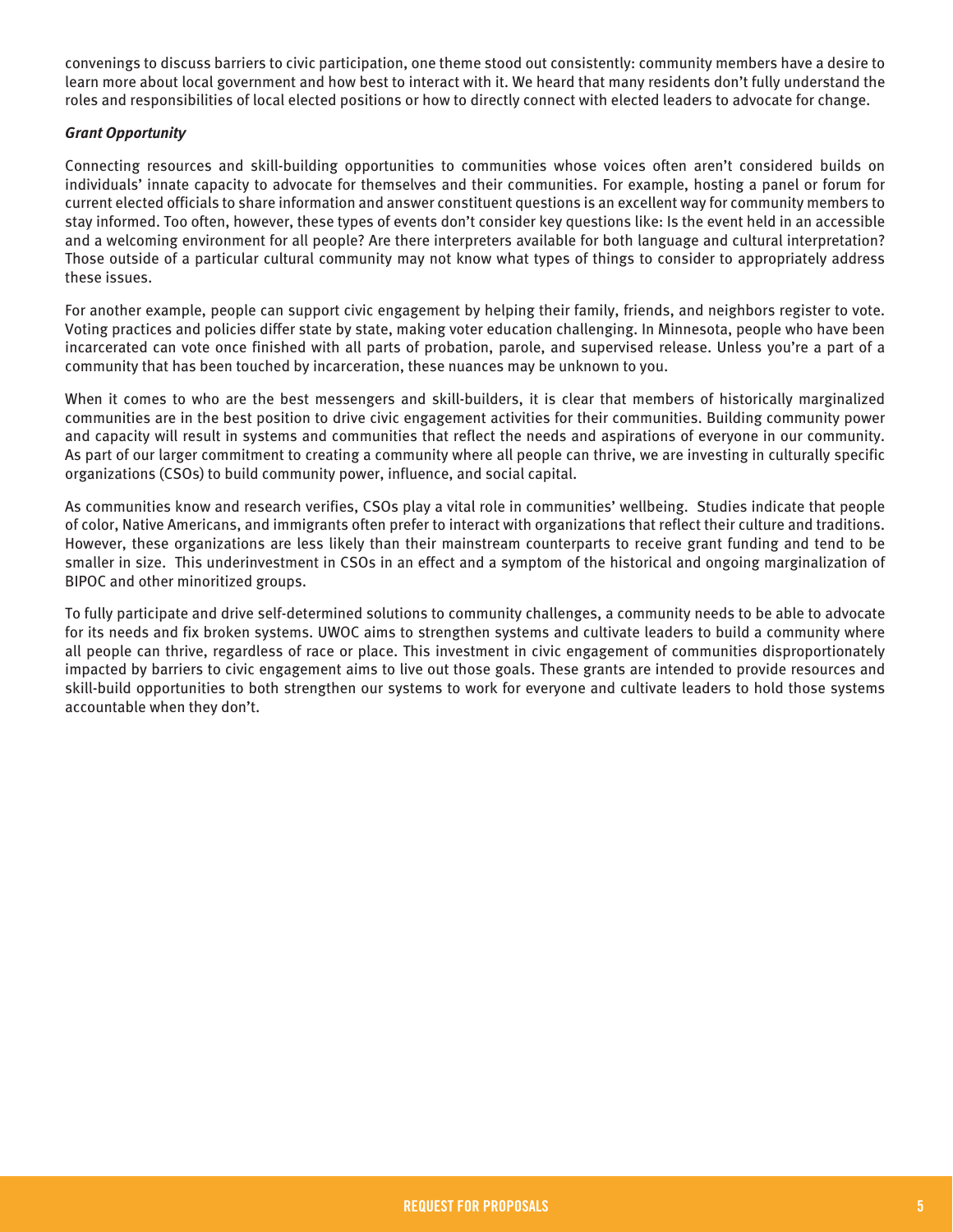### **GRANT DETAILS & REQUIREMENTS**

#### **Anticipated Investments:**

*We anticipate a total investment of \$25,000 in Civic Engagement grants to agencies serving and led by communities that experience barriers to and currently have lower levels of civic participation. Grants are intended to support programs and activities that have the goal of increasing civic participation. All activities must be non-partisan.*

The following are examples of non-partisan activity:

- Provide education on roles and responsibilities of elected offices and education on candidates
- Provide education on civic engagement and voting processes broadly
- Host community forums
- Conduct skill-building trainings to engage community members in civic activities
- Write letters to the editor
- Help register people who are eligible to vote

Activities may not include persuasion to support any particular candidate or party. Should an activity violate this nonpartisanship requirement, funds must be returned, and your agency or fiscal host agency's tax-exempt status may be in jeopardy.

For more information on what are appropriate non-partisan activities for non-profits, please review either of the following resources from the MN Council of Nonprofits: [Staying Nonpartisan—Permissible Elections Activities Checklist](https://www.minnesotanonprofits.org/docs/default-source/policy/staying-nonpartisan---permissible-election-activites-checklist.pdf?sfvrsn=59f0e1e0_2) and [What](https://www.minnesotanonprofits.org/docs/default-source/policy/what-nonprofit-staff-can-say-about-the-election.pdf?sfvrsn=d4af1018_4)  [Nonprofit Staff Can Say about the Elections.](https://www.minnesotanonprofits.org/docs/default-source/policy/what-nonprofit-staff-can-say-about-the-election.pdf?sfvrsn=d4af1018_4) 

*The award amount is \$5,000. Funds will be disbursed in June.*

### **ELIGIBILITY - KEY PROGRAM REQUIREMENTS**

*To be considered for a Civic Engagement grant, agencies must meet the following criteria:* 

• Serve primarily low-income residents of Olmsted County

• Culturally specific organization that serves and is led by people from communities disproportionately impacted by barriers to civic engagement (We will prioritize proposals from agencies serving and led by Black, Indigenous, people of color, and immigrant/refugee communities. Proposals from other communities disproportionately impacted by barriers to civic engagement are also eligible to apply.)

• Be an eligible nonprofit agency

#### *Eligible nonprofit agencies include:*

• Agencies designated as a 501(c)3

• Faith-based organizations, provided they can demonstrate that there will be no explicitly faith-related content included in their programming and that there are no discriminatory restrictions on service recipients

• Unincorporated community groups, provided they can document their relationship with a proper fiscal sponsor.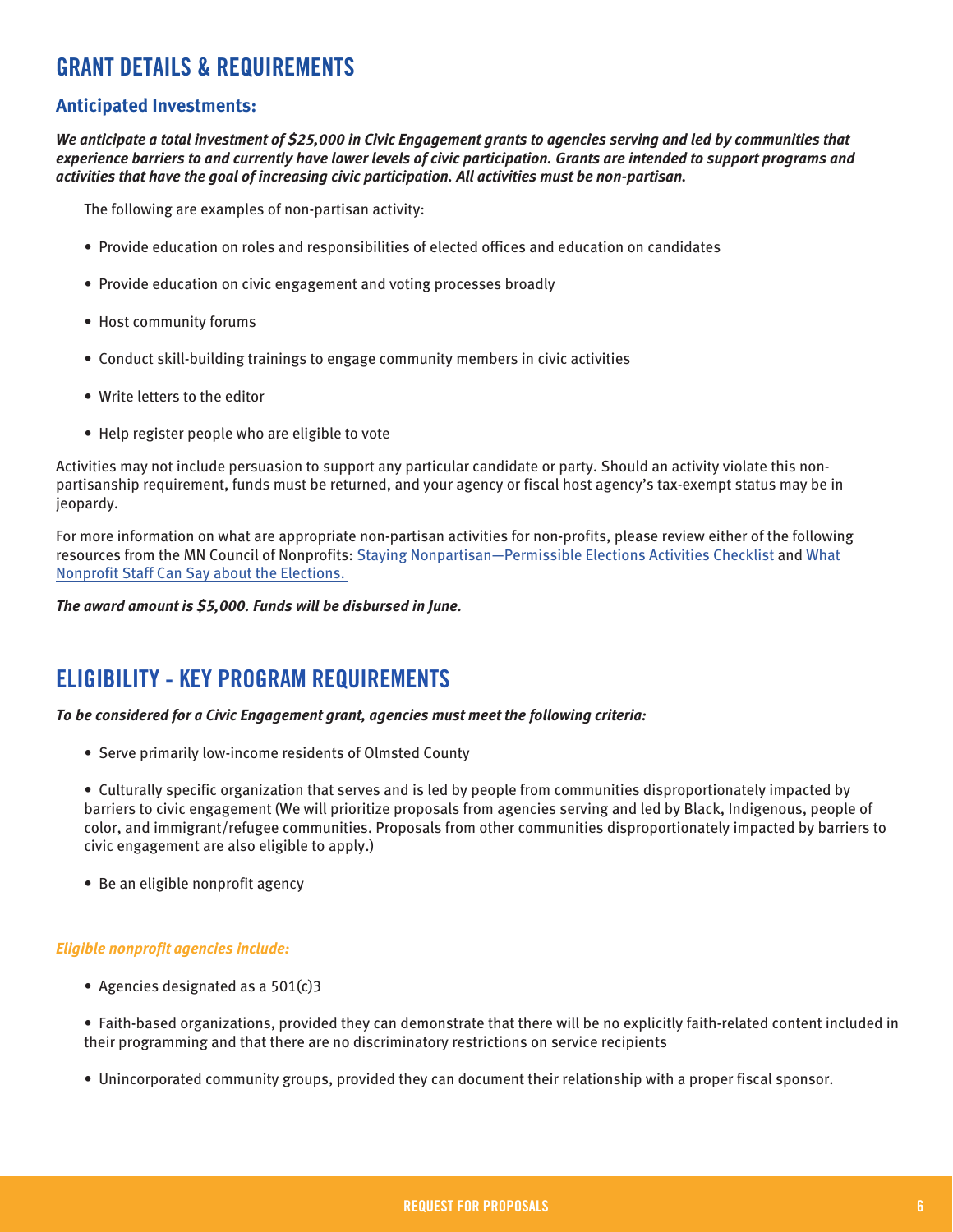#### *Funding will not be provided for:*

- Individuals
- For-profit entities
- Political campaigns, candidates, parties, or partisan activities
- Programming that includes theological functions or requires religious participation.

For the purposes of this proposal, we are defining CSOs as non-profit or community-based organizations that serve and are led by people from communities disproportionately impacted by barriers to civic engagement. This includes, but is not limited to, organizations serving and led by Black people, Indigenous people, people of color, and/or immigrants and refugees. T*o be considered a CSO eligible for a Civic Engagement grant, organizations must meet all three of the following criteria:*

- At least 50% of people served by your agency activities are from a single group listed above or another population group disproportionately impacted by barriers to civic engagement
- Programming generally provided, as well as civic engagement programming, is explicitly and intentionally designed to serve that community
- Organizational leadership, including but not limited to the Executive Director, reflects the community served

**We welcome questions and open dialogue with potential partners. If you'd like to discuss your proposal or are wondering if this grant opportunity is a good fit for your agency, please contact Grace Pesch at gracep@uwolmsted.org or 507-287-1533.**

### **EXPECTATIONS OF PARTNERS**

#### **Civic Engagement partners will be expected to:**

- Meet 3 times as a cohort of funded agencies to build community together and discuss activities, successes, and areas for improvement.
- Set and maintain an agreed upon communication schedule with UWOC staff
- Provide a brief report on how funds were used to build capacity for their community to participate in civic engagement activities
- Reports may be provided either in writing or in a feedback conversation with United Way staff. Reports must be completed by December 31, 2022.

#### *United Way of Olmsted County strives to cultivate relationships with community partners that are grounded in trust, open communication, and reciprocity. United Way strives to provide benefits to partner agencies beyond financial support, and we request (but do not require) that Civic Engagement partners support our community change efforts by:*

- Creating or maintaining your organization's 211 listing
- Making volunteer engagement opportunities available to United Way's stakeholders, where appropriate
- Promoting United Way programming, where appropriate (e.g. providing SingleCare prescription discount cards to program participants)
- Offering a United Way employee giving campaign.

[A sample partner agreement for recipients of one-time grants can be found on our website.](https://www.uwolmsted.org/sites/uwolmsted.org/files/Sample%20one-time%20agreement%20for%20website.pdf)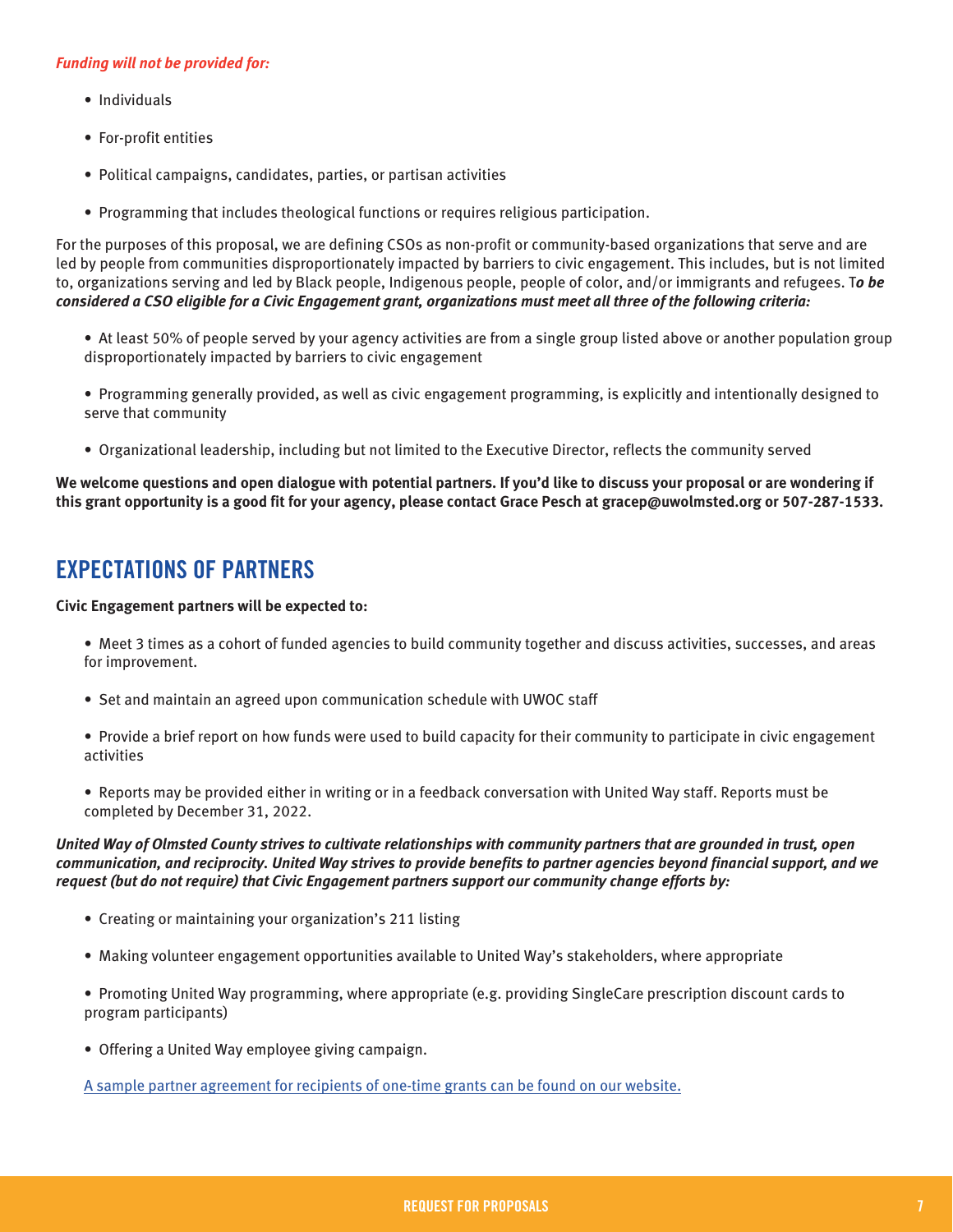### **PROPOSAL & REVIEW PROCESS:**

#### **Timeline:**

- Proposals due May 16, 2022
- Awards announced no later than May 23
- Funds disbursed no later than June 30

#### **Proposal Review Criteria:**

Proposals will be evaluated by United Way of Olmsted County staff and community volunteers. Reviewers will look for evidence of the following:

- Organization serves and is led by people from a community disproportionately impacted by barriers to civic engagement
- Proposed program or activities demonstrate strong impact or potential impact on civic engagement
- Agency demonstrates capacity to effectively engage their identified community

#### **Financial Statements**

In accordance with United Way of Olmsted County policy, applicants for one-time awards of \$20,000 or less are required to submit a program budget and the organization's most recent annual financial statement before board approval of funding.

There are additional restrictions to one-time award recipients that receive more than 2 one-time awards within a single UWOC fiscal period.

### **UNITED WAY'S ONLINE GRANTS PORTAL**

[Proposals are accepted through United Way of Olmsted County's online grants portal.](https://uwolmsted.communityforce.com/Funds/Search.aspx#4371597136646D517975544F5976596D4E73384E69673D3D) The grants portal works best in Google Chrome.

In your web browser, type in to learn more about our funding priorities. To submit a proposal, click on "Funding Opportunities" to access the most up-to-date listing of funding opportunities. Select the opportunity that interests you and click on "apply". You'll be asked to log in or create a new user account in order to access the proposal materials.

For technical support with the proposal process, you may contact Zeni Aly, Community Impact Administrative Assistant, at 507- 287-7877 or ZeniA@uwolmsted.org.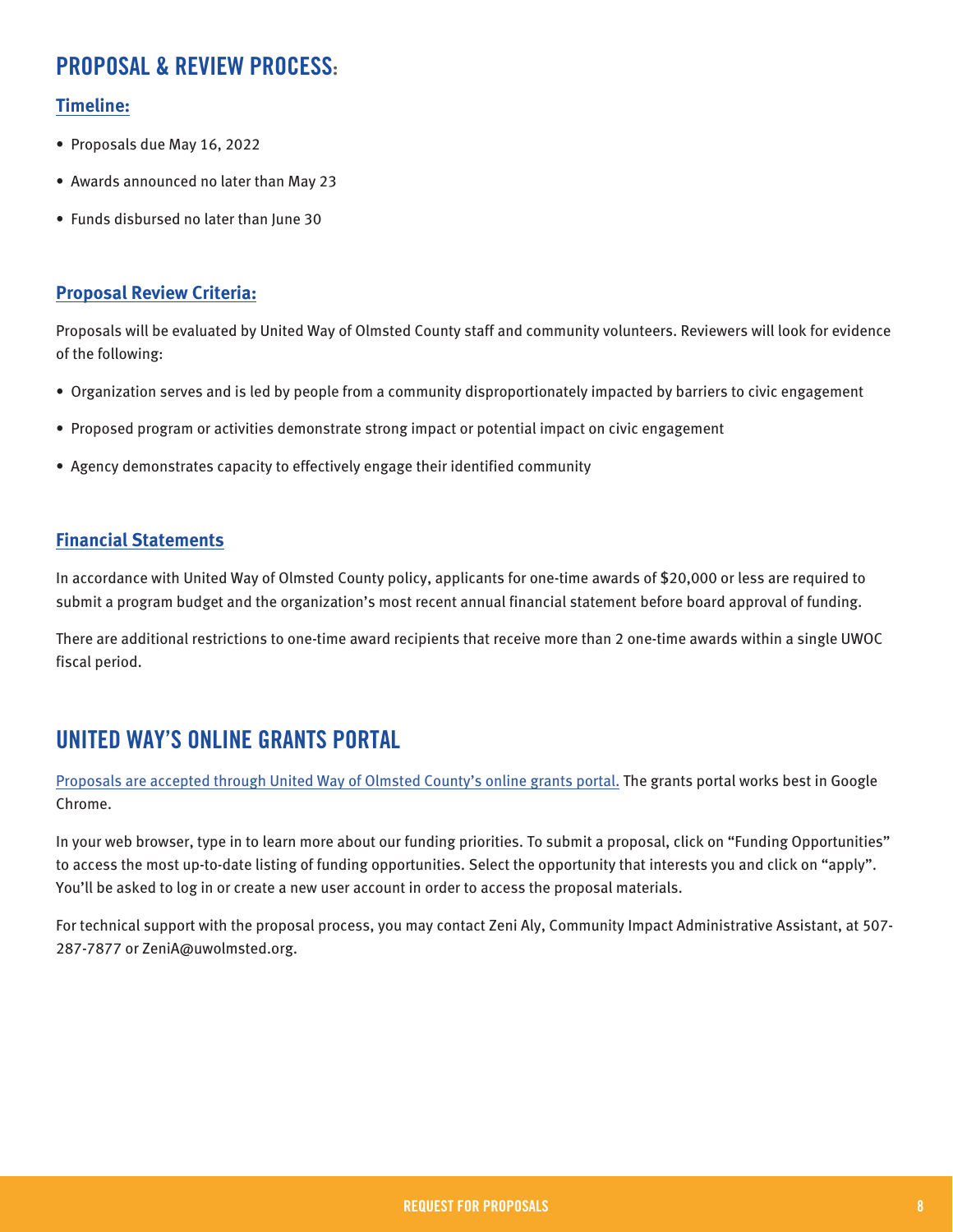### **FREQUENTLY ASKED QUESTIONS**

#### *My organization operates a program that already receives United Way funding through a different funding area. Can I submit a proposal to this RFP as well?*

Yes. The purpose of this RFP is to increase participation in civic engagement activities for communities who disproportionately face barriers to doing so. Civic Engagement grants are independent of other United Way of Olmsted County funding.

#### *I represent a faith-based organization / unincorporated group. Is my organization eligible?*

• Faith-based organizations are eligible, provided they can demonstrate that no religious participation is required in their programming and that there are no discriminatory restrictions on service recipients.

- Unincorporated community groups are eligible, provided they can document their relationship with a proper fiscal sponsor.
- Individuals and for-profit entities are not eligible to receive United Way funding.

#### *How can I make sure my proposal is as strong as possible?*

Please review the eligibility (page 4) and review criteria (page 5) outlined in this Request for Proposals, as well as our complete evaluation rubric available on our website ([Civic Engagement Rubric](https://www.uwolmsted.org/sites/uwolmsted.org/files/BBB%20evaluation%20rubric.pdf)). Our staff is also happy to discuss your proposal plans with you.

#### *What is the award amount?*

We intend to support 5 agencies at \$5,000 each.

#### *Can I save and edit my progress on the online proposal?*

Yes. Our online grants portal requires a login to be created, which allows you to create, save, edit, and submit your proposal online. Go to our Grants webpage and click "Enter the Grants Portal".

#### *When can I expect to hear back from you?*

You should expect to receive an automated notification that your proposal has been received shortly after submitting it. If you believe you've successfully submitted your proposal but you haven't received an acknowledgement, please contact Zeni Aly (ZeniA@uwolmsted.org or 507-287-7877) for assistance. After submission, you should anticipate hearing about the status of your proposal by May 23rd, 2022.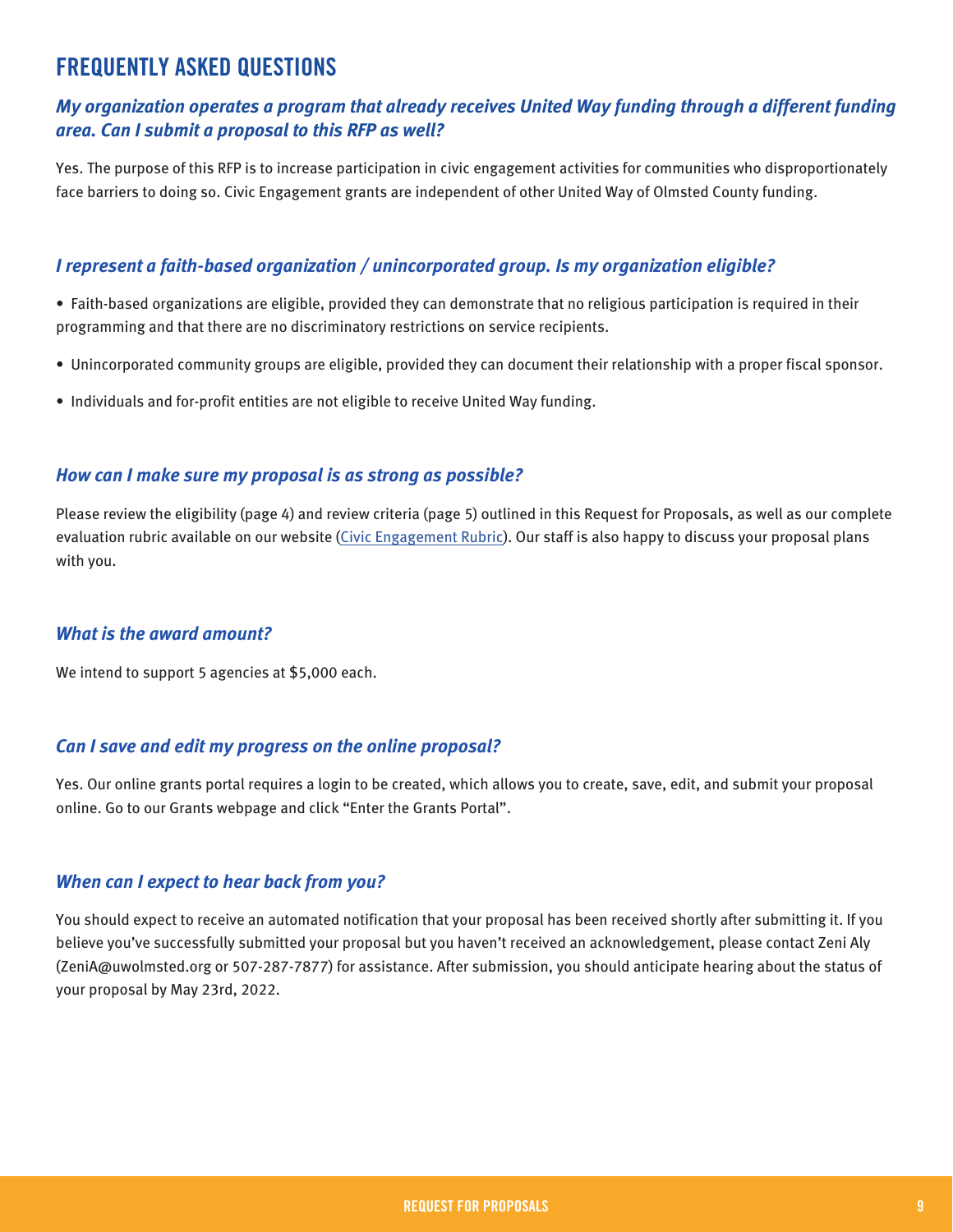### **APPENDIX—PROPOSAL QUESTIONS:**

*We have included the proposal questions here for your reference. All proposals should be submitted online through United Way's grants portal as described above. If you feel more comfortable sharing your answers via a phone conversation, please sign up for a time here.* 

**1. Describe your organization's mission and programs/activities (1-2 paragraphs)**

**2. Civic Engagement grants are designed for organizations that primarily serve low-income residents and communities that have been historically marginalized (including, but not limited to Black, Indigenous, Latinx, Hispanic, and Asian). Please describe the racial and ethnic identities of the primary community you serve. (1-2 paragraphs)**

**3. What percentage of the individuals you served last year are a part of that primary community?** 

**4. Civic Engagement grants are designed for organizations that are led by people from the communities they serve. Is your Executive Director from the primary community you serve? Is 50% of your staff from the primary community you serve? Are 50% of your Board Members from the primary community you serve?** 

**5. Please briefly describe how the community you serve has been impacted by barriers to civic engagement. (1-2 paragraphs)**

**6. Please describe the proposed activities and how they will increase your community's participation in civic engagement. (1-2 paragraphs)** 

#### **7. Please attach the following:**

a. Your program budget for proposed activities under this grant (with full revenue and expense details)

b. Contact list for your Board of Directors, including phone numbers and email addresses (for fiscal host and sponsoree if applicable)

#### **If recommended for a grant award, you will be asked to submit the following additional documents by June 6th, 2022:**

- c. Your organization's most recent financial statement
- d. Most recent 990 (or that of fiscal sponsor)
- e. IRS determination letter (or that fiscal sponsor)
- f. Most recent audit (for organizations with annual revenues over \$750,000)
- g. Letter documenting fiscal sponsor agreement (for sponsored agencies)